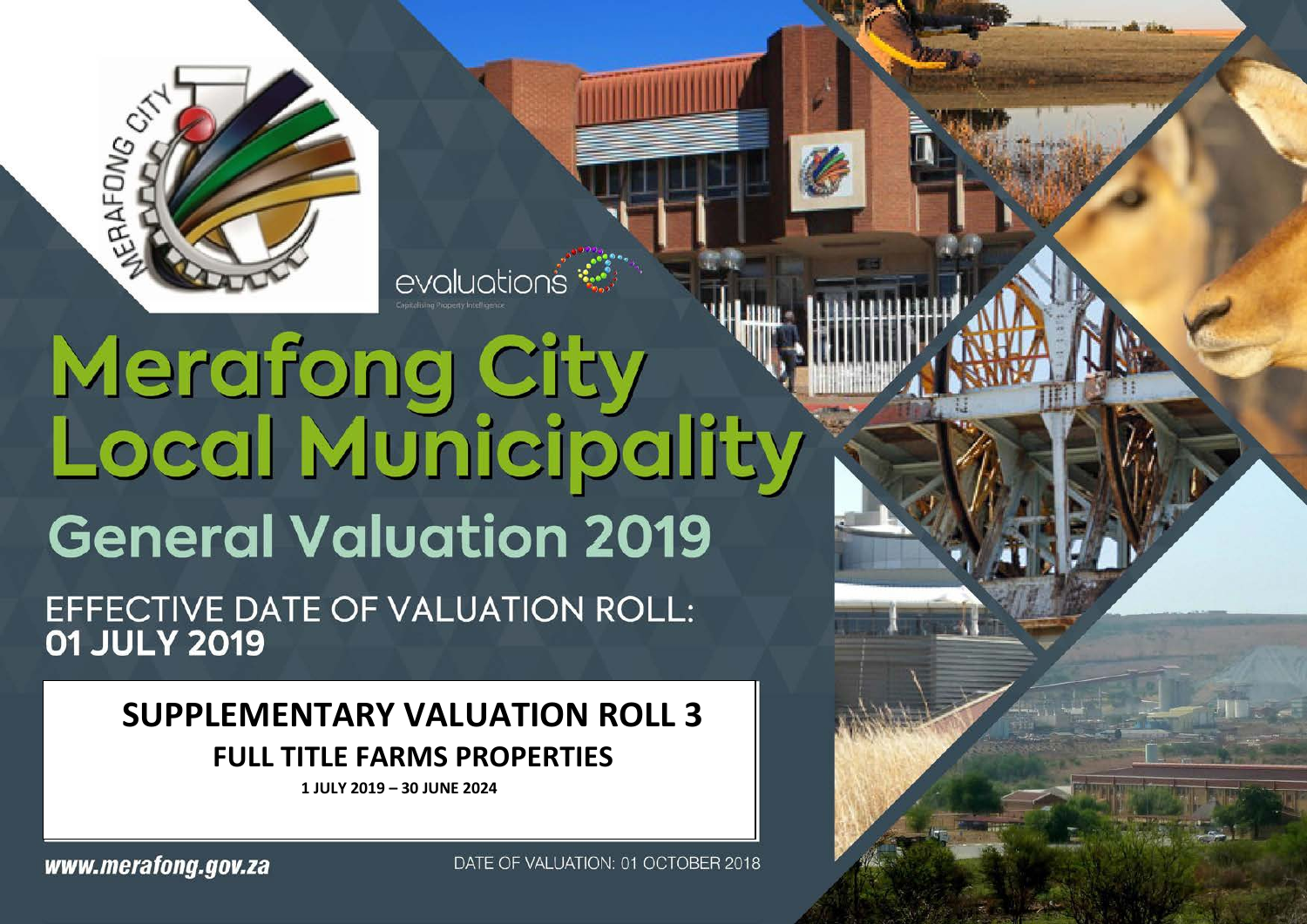# **MERAFONG MUNICIPALITY - SUPPLEMENTARY VALUATION ROLL 3**

# **PERIOD OF VALUATION: 01 JULY 2019 - 30 JUNE 2024**

# **Cluster:** MERAFONG MUNICIPALITY PAGE NUMBER 1

**Farm:** HOUTKOP

# **Registered Full Title Properties**

| <b>Account Number</b>          | <b>Property Description</b>              | <b>Physical Address</b> | <b>Owner Name</b>              | Extent (Sqm) | <b>Rating Category</b> | <b>Market Value</b> | Any Other Prescribed Particulars |
|--------------------------------|------------------------------------------|-------------------------|--------------------------------|--------------|------------------------|---------------------|----------------------------------|
| T0IQ063700000043<br>0000100000 | PTN 1 OF THE FARM HOUTKOP NO.<br>$43-IQ$ |                         | TERRA AQUA BOERDERY<br>PTY LTD | 3,723,744    | Agricultural           | R 12,490,000        |                                  |

**\* To be published in next supplementary**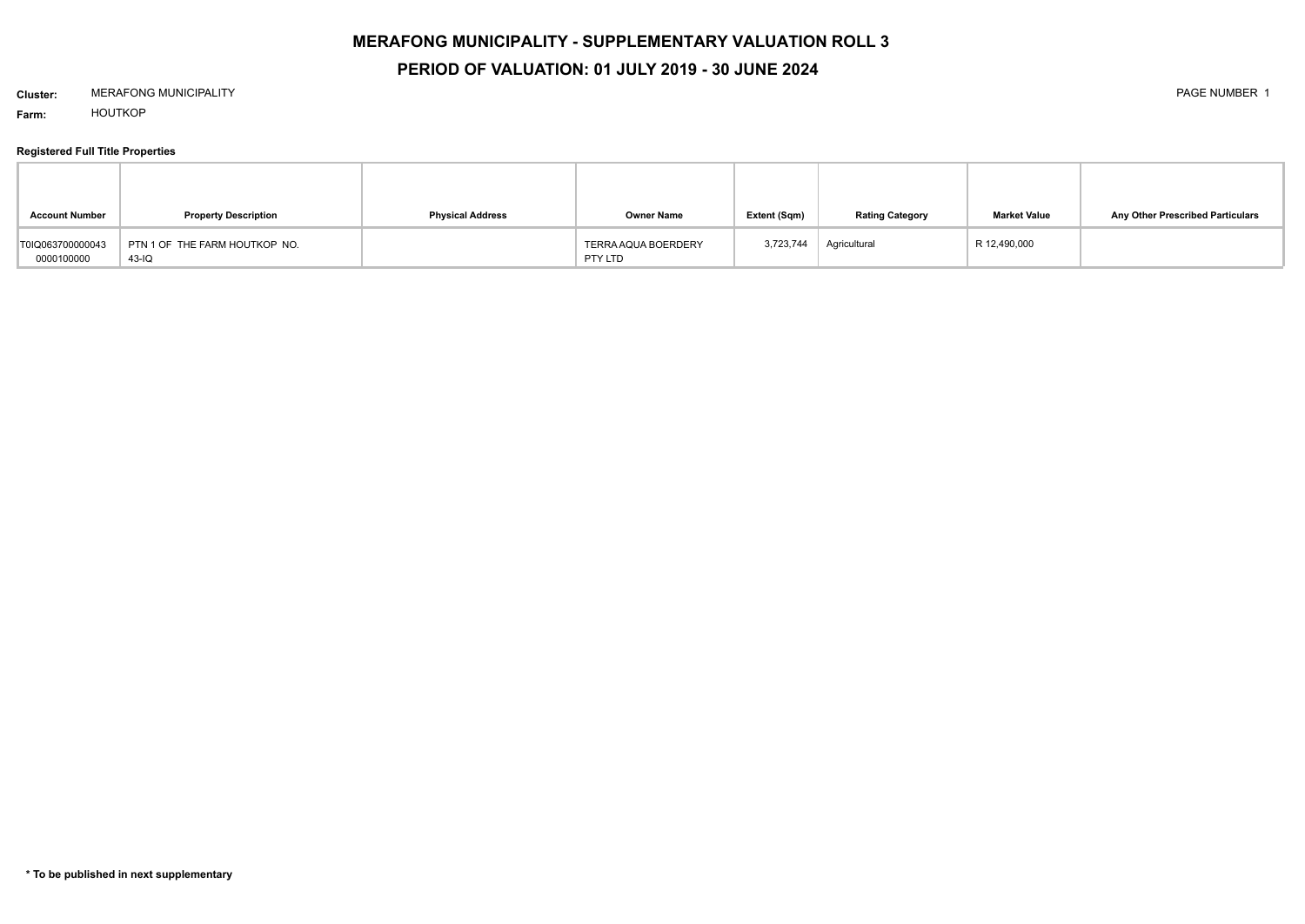# **INDEX TO Farm**

## **Cluster MERAFONG MUNICIPALITY**

# **Registered Full Title Farm Properties**

| Farm           | <b>Page Numbers</b> |
|----------------|---------------------|
| <b>HOUTKOP</b> |                     |